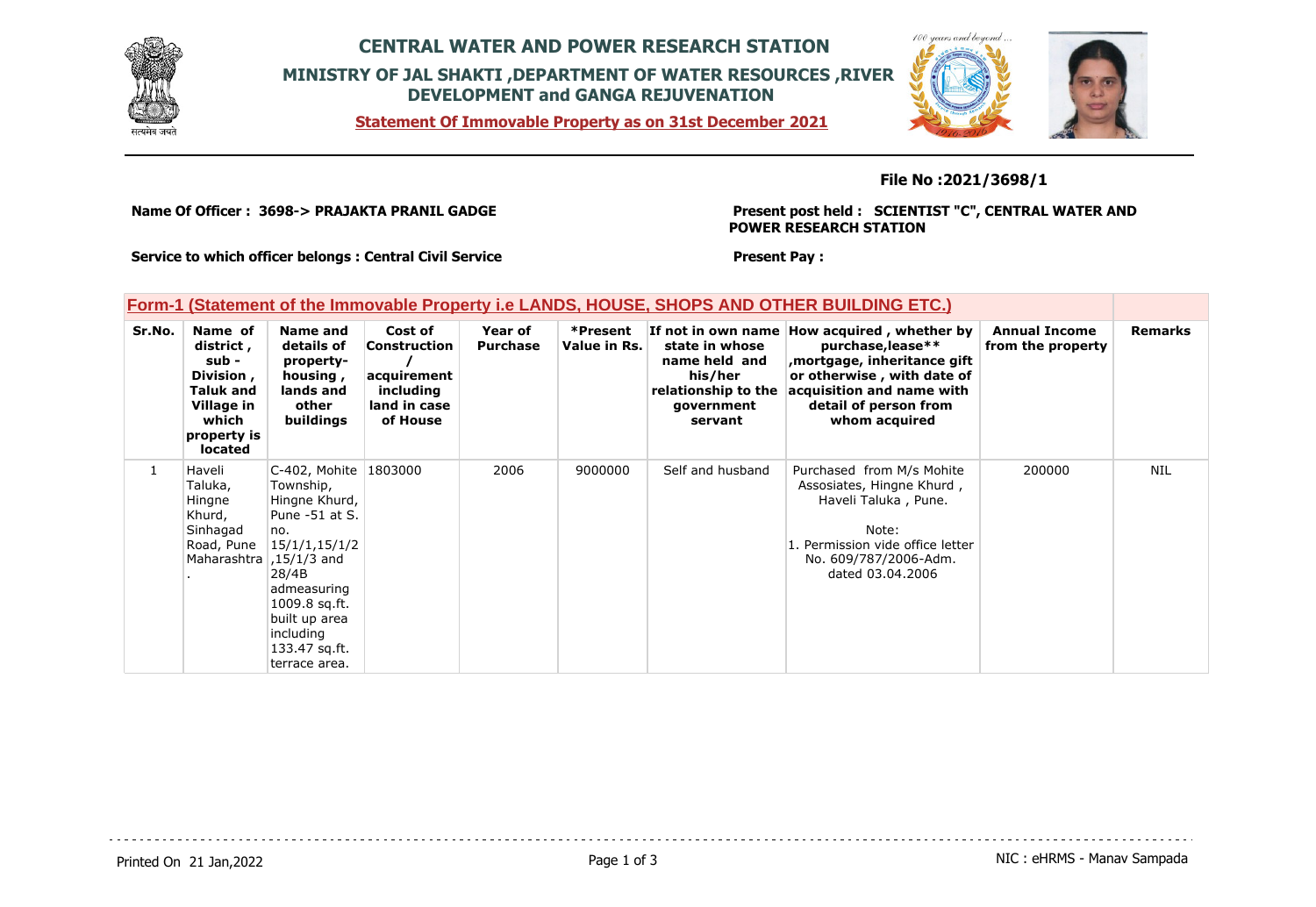

## **CENTRAL WATER AND POWER RESEARCH STATION MINISTRY OF JAL SHAKTI ,DEPARTMENT OF WATER RESOURCES ,RIVER DEVELOPMENT and GANGA REJUVENATION**



**Statement Of Immovable Property as on 31st December 2021**

|                | <u>Form-1 (Statement of the Immovable Property i.e LANDS, HOUSE, SHOPS AND OTHER BUILDING ETC.)</u>               |                                                                                                                                                                                                                                                                                                                        |                                                                                 |                                   |                          |                                                                                            |                                                                                                                                                                                                       |                                           |                |  |
|----------------|-------------------------------------------------------------------------------------------------------------------|------------------------------------------------------------------------------------------------------------------------------------------------------------------------------------------------------------------------------------------------------------------------------------------------------------------------|---------------------------------------------------------------------------------|-----------------------------------|--------------------------|--------------------------------------------------------------------------------------------|-------------------------------------------------------------------------------------------------------------------------------------------------------------------------------------------------------|-------------------------------------------|----------------|--|
| Sr.No.         | Name of<br>district,<br>$sub -$<br>Division,<br><b>Taluk and</b><br>Village in<br>which<br>property is<br>located | Name and<br>details of<br>property-<br>housing,<br>lands and<br>other<br><b>buildings</b>                                                                                                                                                                                                                              | Cost of<br>Construction<br>acquirement<br>including<br>land in case<br>of House | <b>Year of</b><br><b>Purchase</b> | *Present<br>Value in Rs. | state in whose<br>name held and<br>his/her<br>relationship to the<br>qovernment<br>servant | If not in own name How acquired, whether by<br>purchase, lease**<br>, mortgage, inheritance gift<br>or otherwise, with date of<br>acquisition and name with<br>detail of person from<br>whom acquired | <b>Annual Income</b><br>from the property | <b>Remarks</b> |  |
| $\overline{2}$ | Mauje Gaon, D 903,<br>Nanded,<br>Taluka<br>Haveli,<br>Sinhagad<br>$041$ ,                                         | Asawari<br>Building,<br>Nanded City,<br>Sinhagad<br>road, District road, Pune at<br>- Pune 411 S. no 1 to 5<br>(pt), 9, 11 to<br>Maharashtra 13,16,53,56,5<br>7,59,61,64 to<br>66, 69 to<br>72,76,79<br>Admeasuring<br>carpet area<br>998.5 sq. ft<br>and 84 sq. ft<br>carpet sit out<br>and one<br>covered<br>parking | 6458500                                                                         | 2013                              | 9000000                  | self and husband                                                                           | Purchased from Nanded City<br>Development and construction<br>Company Itd.<br>Note:<br>1. Permission vide office letter<br>No.651/84/2014-Adm.1725<br>dated 30.07.2014.                               | $\Omega$                                  | <b>NIL</b>     |  |

**Signature:**

**Name Of Officer:** 3698-> PRAJAKTA PRANIL GADGE

**Designation:** SCIENTIST "C"